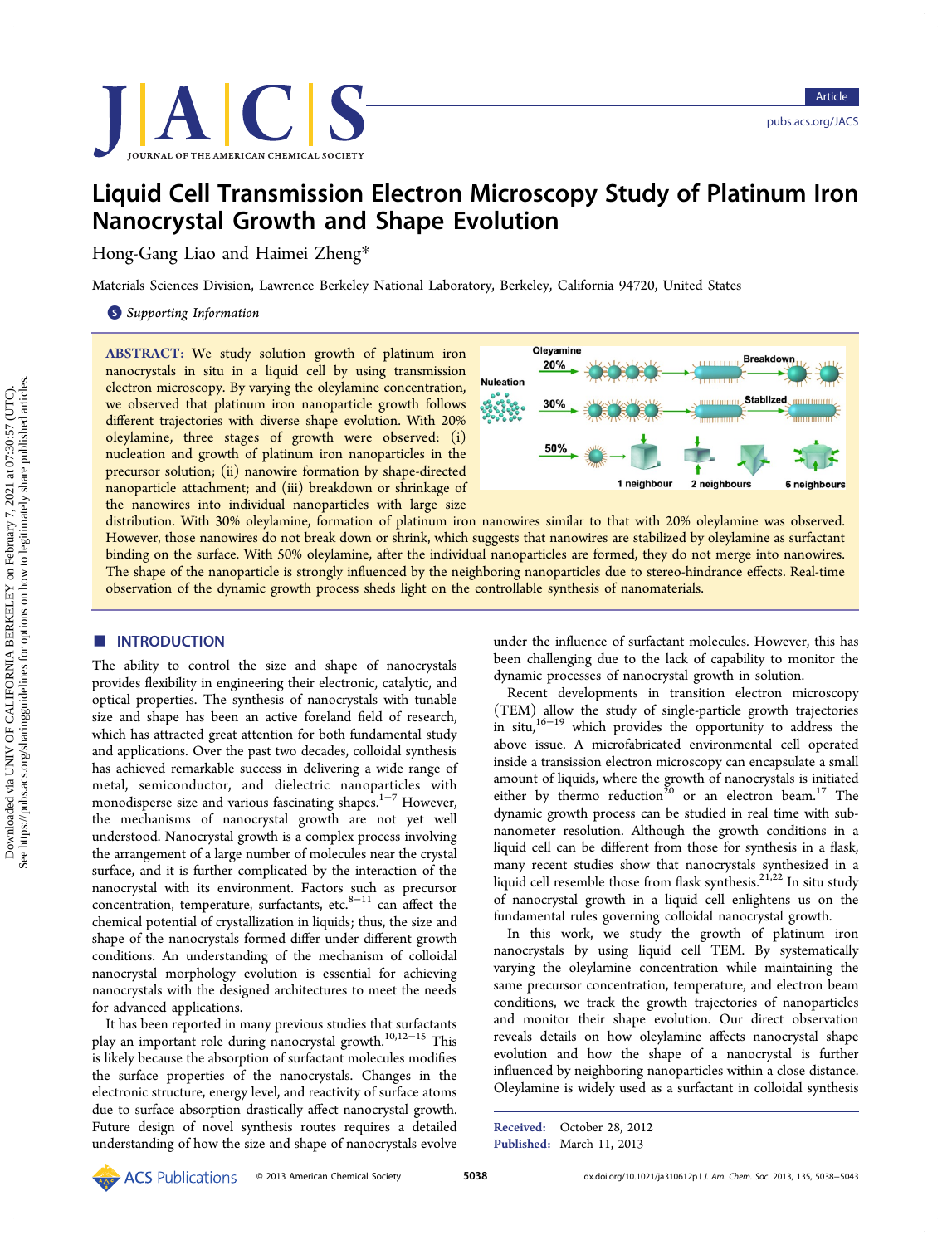<span id="page-1-0"></span>

Figure 1. Growth of platinum iron nanoparticles in a solvent with 20% oleylamine. (A) Sequential images show the evolution of platinum iron nanocrystals from the formation of individual nanoparticles to a nanowire by nanoparticle attachment, followed by breakdown and shrinkage of the nanowire into nanoparticles. Nanoparticles are highlighted in green. (B) Changes in the length of the nanowire in (A) as a function of time. (C) Statistics of the length of the nanoparticles as a function of time. (D) Statistics of the aspect ratio of the nanoparticles as a function of time (468 individual nanoparticles were measured at the early stage).

of platinum iron nanoparticles. This study provides valuable information on the effects of surfactant on nanoparticle growth through in situ observation.

#### ■ MATERIALS AND METHODS

All chemicals, including  $Pt(a$ cetylacetonate)<sub>2</sub> (99%, Aldrich), Fe-(acetylacetonate)<sub>2</sub> (99%, Aldrich), pentadecane (99%, Aldrich), and oleylamine (70%, Aldrich), are used as received.

The growth solution is prepared by dissolving  $Pt(acetylacetonate)$ <sub>2</sub> (20 mg/mL) and Fe(acetylacetonate)<sub>2</sub> (20 mg/mL) in organic solvent. Solvent mixtures of oleylamine and pentadecane with the oleylamine concentration of 20%, 30%, and 50% (in other words, the volume ratio of oleylamine:pentadecane is 2:8, 3:7, and 5:5) are used to investigate surfactant effects. About 50 nL of growth solution is loaded into one of the reservoirs in a liquid cell. The solution is drawn into the cell by capillary force and forms a liquid layer (120 nm) sandwiched between two silicon nitride membranes (each with a thickness of 13 nm) at the window. We fill the other reservoir with the same growth solution before the liquid cell is sealed using epoxy. The liquid cell is then loaded into the microscope as a standard TEM sample for imaging. A JEOL 3010 transmission electron microscopy operated at 300 kV and a beam current density of  $(1-8) \times 10^5$ A/m<sup>2</sup> is maintained for the study. However, the intensity can vary briefly at the initial exposure to the electron beam during the time period required to focus for imaging (a few seconds). A Philips CM200 transmission electron microscope with an energy dispersive X-ray spectroscopy (EDS) detector is used for elemental analysis following the in situ experiments.

Liquid Cell Fabrication and Growth Solution Loading for TEM. Liquid cells are fabricated by following a process similar to one described in a previous publication.<sup>[17](#page-5-0)</sup> We use ultrathin silicon wafers (100  $\mu$ m, 4-in., p-doped) purchased from Virginia Semiconductor (Fredericksburg, VA) and deposit low-stress silicon nitride membranes with a thickness of 13 nm on the silicon wafers. Here, the use of ultrathin silicon nitride membranes effectively improves the spatial resolution of the liquid cell. The subsequent fabrication processes include lithographic patterning, wet KOH etching of silicon, and liquid cell bonding using an indium thin-film spacer. The indium is deposited

by sputtering, and it acts as a spacer as well as the sealing material for the liquid cell. A 120 nm spacing is used for the current experiments, although different thicknesses can be achieved. All the fabrication processes are conducted at the Nanofabrication Lab of the University of California at Berkeley. The liquid loading is facilitated by using a syringe and Teflon nanotube (purchased from Cole-Parmer, Vernon Hills, IL) to control the size of liquid droplets.

Initiation of the Growth of Platinum Iron Nanocrystals. The growth of platinum iron nanocrystals in a liquid cell is initiated by electron beam illumination of the growth solution. The reduction of Pt(acetylacetonate)<sub>2</sub> and Fe(acetylacetonate)<sub>2</sub> precursor (Pt<sup>2+</sup>,Fe<sup>2+</sup>) to metal  $(Pt^{0}, Fe^{0})$  can be from either (i) oleylamine-assisted metal ion reduction at elevated temperature or (ii) direct reduction by electron beam.<sup>[17](#page-5-0)</sup> Since the liquid temperature is low,<sup>17</sup> we believe the reduction of  $Pt^{2+}$  and  $Fe^{2+}$  by electron beam, i.e., from primary electrons or the solvated electrons from elastic scattering,<sup>[23](#page-5-0)</sup> is predominant. It is noted that growth by monomer attachment becomes negligible during the later stage of growth by nanoparticle attachment. Although the electron beam plays an important role during nanoparticle growth, the different shape evolution of platinum iron nanocrystals in this work is clearly governed by the variations in oleylamine concentration.

TEM Imaging and Image Processing. All movies were recorded using a Gatan SC200 camera (fiber optical charge-coupled device (CCD)), which allows recording at 30 frames per second. [Movies S1](#page-4-0)− [S5 \(Supporting Information\)](#page-4-0) were recorded under a 3010 JEOL transmission electron microscope, which shows sub-nanometer spatial resolution. All movies play 30 times faster than the real speed and are compressed to larger pixel sizes to reduce the file size. Image contrast of all movies is as-recorded. Nanocrystals in the sequential images in Figures 1, [2,](#page-2-0) [4,](#page-3-0) and [5](#page-4-0) are highlighted in green by a false coloring process using Photoshop software. All original images can be retrieved; see [movies S1](#page-4-0)−S5.

## **RESULTS AND DISCUSSION**

We study the growth of platinum iron nanoparticles in a liquid cell by varying the concentration of oleylamine. First, 20% of oleylamine is used, and the growth trajectory of a platinum iron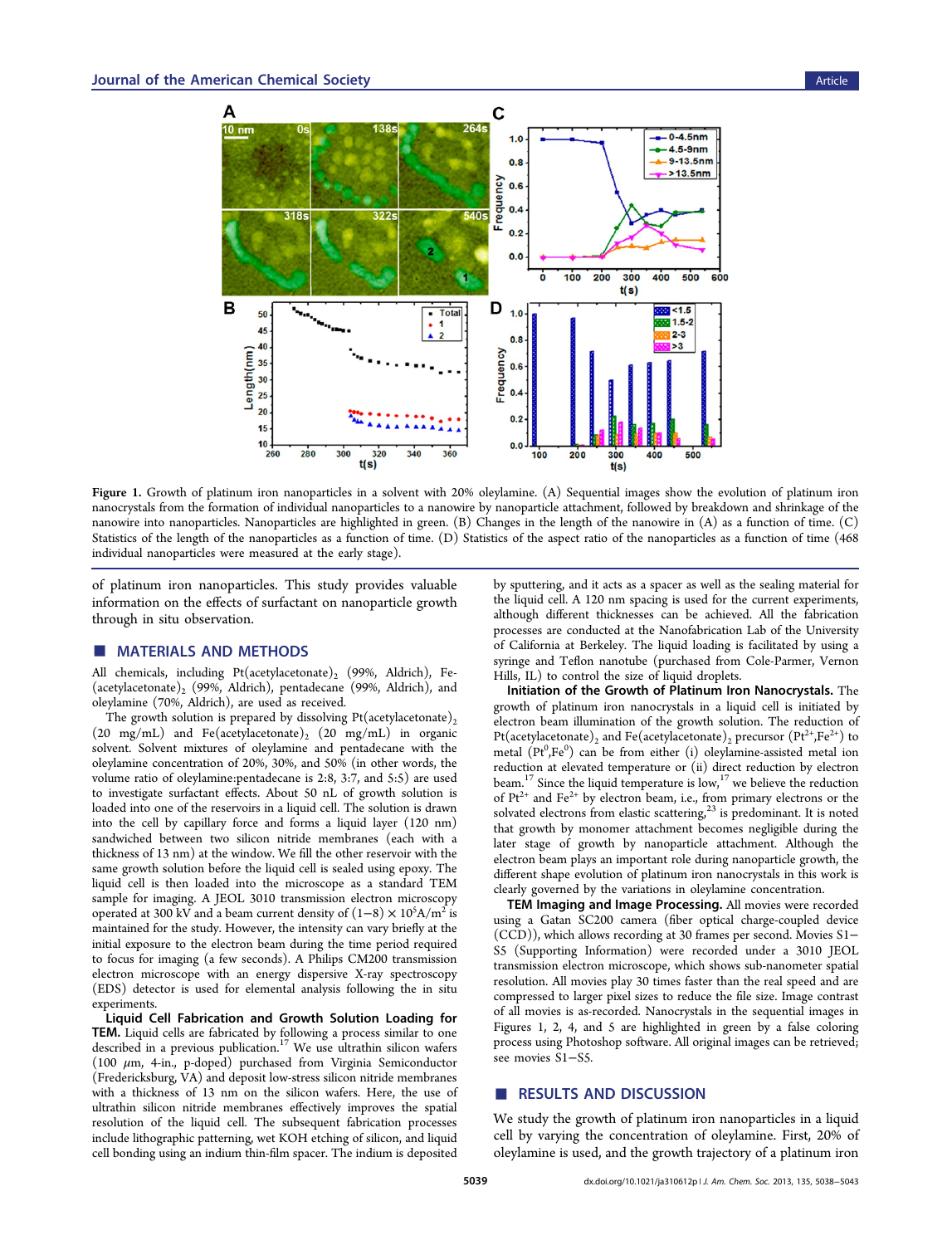<span id="page-2-0"></span>

Figure 2. Growth of platinum iron nanoparticles in a solvent with 30% oleylamine. (A) Sequential images showing the growth of platinum iron nanowires. Nanoparticles are highlighted in green. (B) Statistics of the length of nanowires as a function of time. (C) Statistics of the aspect ratio of nanowires as a function of time (165 individual nanoparticles were measured at the early stage).

nanoparticle is depicted in Figure [1](#page-1-0)A (also see [movie S1](#page-4-0) for details). Three distinct stages of growth can be identified. During the first stage (typically 0−250 s), many small nanoparticles are formed when the Pt and Fe precursors are reduced by electron beam illumination. Some of them grow by monomer attachment; others undergo coalescence. The nanoparticles merged by coalescence relax into spherical nanoparticles, and the relaxation time increases as particle size increases. The growth during this stage is similar to what was observed in previous studies.<sup>[17](#page-5-0),[24](#page-5-0)</sup> When these nanoparticles reach the size of 4  $\pm$  0.4 nm, the second stage of growth (250– 315 s) begins. Nanoparticles interact with each other and form nanoparticle chains. Unlike in the first stage of growth, dimers do not quickly relax into a sphere. Instead, a trimer is formed when an additional nanoparticle connects to the dimer end, and the additional end-to-end attachments generate a nanoparticle chain. A long nanoparticle chain can also form when short chains of nanoparticles connect to each other. Subsequently, adjacent nanoparticles within the chain connect with each other, forming a neck at which, presumably, surfactant molecules are excluded. Further mass redistribution eliminates the neck, and a smooth nanowire is formed. However, these nanowires grown in 20% oleylamine are not stable in the solution. Striking shape evolution of the nanowires is observed in the following stage.

During the third stage of growth (315−540 s), the short nanowires shrink into nanoparticles with a diameter of about 10−15 nm. A long nanowire can break down into two or more pieces. As shown in Figure [1A](#page-1-0), a neck is formed in the middle of the wire while the nanowire is shrinking. As the neck develops, the wire breaks into two pieces. The change of one wire's length as a function of growth time (Figure [1](#page-1-0)B) clearly shows that there is a sudden decrease of wire length corresponding to the breakdown of the nanowire. Each piece continues to shrink until two nanoparticles are formed.

The change of nanowire length as a function of time is plotted in Figure [1C](#page-1-0). It is clear that at the early stage the system is dominated by single nanoparticles. As the growth proceeds, a significant population of short chains (4.5−9 nm) and long chains (>13.5 nm) of nanoparticles appears. When most nanowires relax or break down into pieces, a large size distribution of nanoparticles is observed. Figure [1D](#page-1-0) shows the aspect ratio of the nanowires as a function of time, where a single nanoparticle is represented by an aspect ratio of less than 1.5 and those with an aspect ratio larger than 3 are considered as nanowires. The population of single nanoparticles decreases during the nanowire formation (stages I and II), and it

increases as nanowires break down (stage III). An opposite trend of the evolution of nanowires is observed.

As the concentration of oleylamine increases to 30%, platinum iron nanowires are formed. Figure 2A shows the growth trajectories of a platinum iron nanowire (also see [movie](#page-4-0) [S2](#page-4-0) for details). The statistical changes of nanowire length and aspect ratio as a function of growth time are plotted in Figure 2B,C. It is clear that only individual nanoparticles are observed during the early stage of growth. As growth proceeds, dimers and trimers are dominant in the solution. At the end, only long nanowires with aspect ratio larger than 4 are observed, and they are stable for an extended period of time. The evolution from single nanoparticles to long-chain nanowires is the same as the first two stages of growth with 20% oleylamine. However, nanowires grown in solutions with 30% oleylamine are stable, without shrinkage or breakdown. Nanowire formation by shape-directed attachment of nanoparticle building blocks was described in a previous publication.<sup>[24](#page-5-0)</sup>

We compare the stability of the nanowires grown with 20% oleylamine and those with 30% oleylamine. As shown in Figure 3, the breakdown of nanowires in the solution with 20% oleylamine is correlated with the length of the nanowire. A critical length of 35−40 nm is identified. Nanowires with length shorter than the critical length do not break down (they



Figure 3. Stability of the nanowires synthesized in the solvent with 20% or 30% oleylamine. The orange squares show the nanowires formed with 20% oleylamine, and the green triangles show the nanowire formed with 30% oleylamine. Nanowires break down in the solution with 20% oleylamine, and a critical length of 35−40 nm is identified.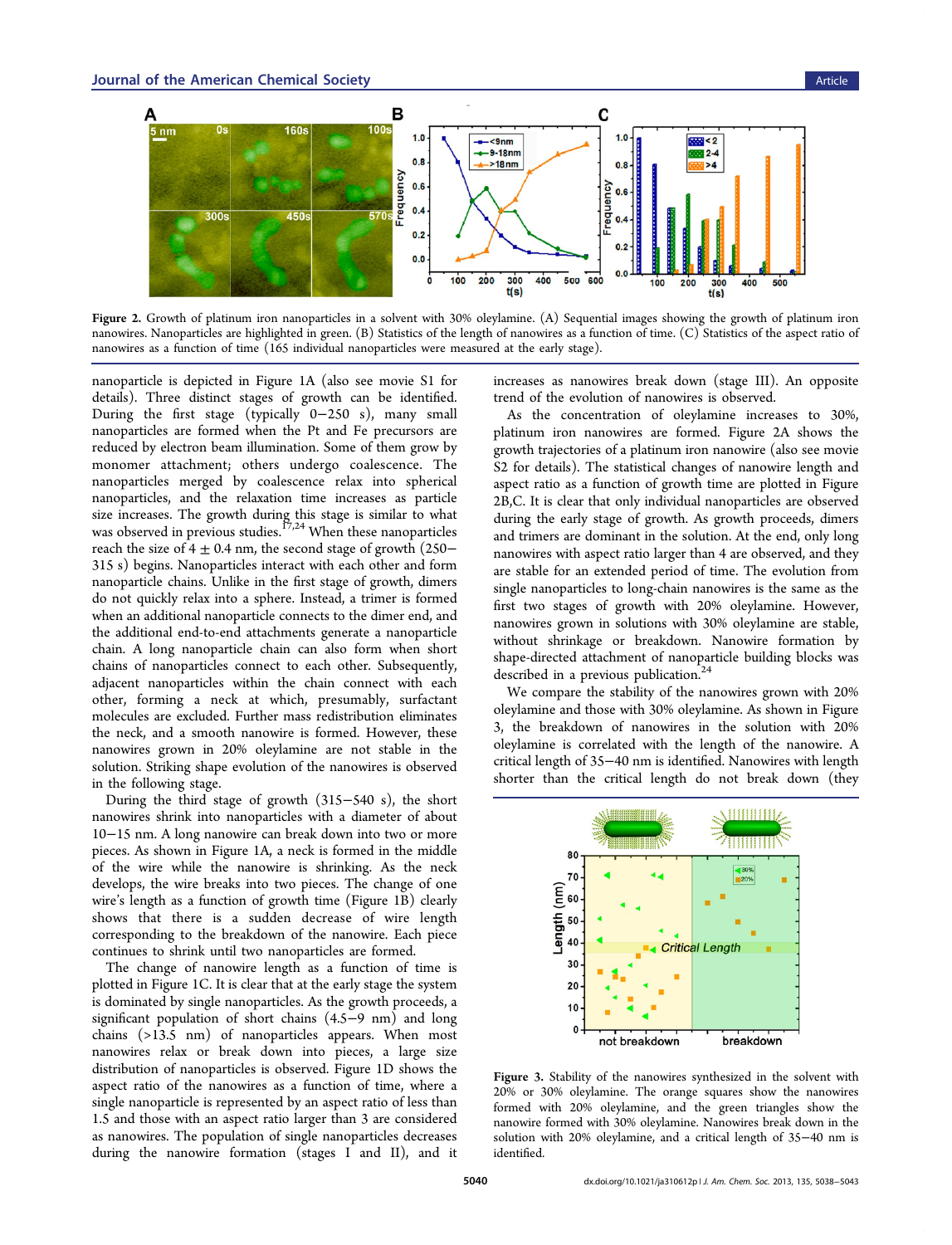<span id="page-3-0"></span>shrink), and nanowires longer than the critical length break down into pieces accompanied by shrinkage. Nanowires formed in a solution with 30% oleylamine do not break down or shrink, regardless of the length of the wire.

The structural deformation of the nanowire can be interpreted by Rayleigh−Plateau instability.[25](#page-5-0),[26](#page-5-0) For a thin nanowire, since almost all atoms are near the surface, they can rearrange easily. $24$  Thus, the structure of a nanowire during growth is highly flexible, similar to fluids. A cylindrical structure becomes unstable when the force due to surface tension exceeds the limit that leads to plastic flow. Consider a cylindrical wire of radius  $r$  and length  $L$ : the maximum stress that the wire can sustain before the onset of plastic flow is  $\sigma_Y$ (the yield strength). On the other hand, the surface-induced stress in a thin wire is  $\sigma_{\rm S}/r$ , where  $\sigma_{\rm S}$  is the surface tension. If  $\sigma_{\rm S}/r > \sigma_{\rm Y}$ , it is expected that the wire undergoes plastic flow, which can lead to instability of the object in the absence of other stabilizing mechanisms. If  $L > 2\pi r$ , the cylinder tends to break down with respect to perturbations, as in the Rayleigh instability of a column of fluid. This has been used to explain the metastability of metal nanowires.[27](#page-5-0)−[31](#page-5-0)

According the above Rayleigh−Plateau instability theory, the critical length  $(L_0)$  for nanowires to break down can be estimated by  $L_0 = 2\pi r$ . For nanowires grown in solution with 20% oleylamine,  $L_0$  is estimated to be ~14−17 nm ( $r \approx 2.3$ − 2.8 nm). This is smaller than the experimental value, which is probably due to surfactant coverage on the nanowire surface modifying the surface tension. Nanowires longer than the critical length turn to break down, and when nanowires are shorter than the critical length they shrink. For the nanowires formed in the solution with 30% oleylamine, they do not break down or shrink into a sphere even with the same geometry. This implies that the higher surfactant coverage changes the surface tension so drastically that nanowires get stabilized.

When the concentration of oleylamine increases to 50%, only single nanoparticles are formed. Figure 4A shows sequential images of platinum iron nanoparticles during growth (also see [movie S3](#page-4-0) for details). Nanoparticles can align to form a chain, but they do not merge to form a wire. This is probably due to the high concentration of surfactant stabilizing the individual nanoparticles in the solution. When more nanoparticles are assembled, a two-dimensional (2D) film of nanoparticles is observed. During the assembly of nanoparticles, motion of the nanoparticles is restricted to near the substrate surface, likely due to the strong interaction between nanoparticles and the substrate. The particle size distributions with time are plotted in Figure 4B, which shows the size focusing during growth. The shape of the nanoparticles evolves from spherical to hexagonal. The shape of a nanocrystal within the 2D film is highly influenced by the neighboring nanoparticles due to the "stereo-hindrance effect".<sup>[32,33](#page-5-0)</sup>

EDS studies of nanocrystal ensembles ([Figure S1](#page-4-0)) confirm that nanocrystals are composed of Pt and Fe with an atomic ratio of roughly 3:1 (75  $\pm$  5% of Pt). Composition inhomogeneity has been observed in individual nanoparticles during the early stage of growth. However, mass redistribution can eventually result in a more homogeneous nanoparticle [\(Figure S2](#page-4-0)).

The stereo-hindrance effect is more obvious when nanoparticles are assembled into different geometries. Figure [5A](#page-4-0),B shows the shape evolution of a nanoparticle within a chain and another nanoparticle at the end of the chain. The particle in the middle of the chain evolves into a rectangular shape, and the



Figure 4. Growth of platinum iron nanoparticles in a solvent with 50% oleylamine. (A) Sequential images showing the growth of platinum iron nanocrystals. Nanoparticles are highlighted in green. (B) Nanoparticle size distribution during the growth (203 individual nanoparticles were measured at the early stage).

one at the end of the chain develops into a square shape. Figure [5](#page-4-0)C,D show the diameters of the two nanoparticles changing along the length and width directions. The growth rates along both directions of the nanoparticle at the end are almost identical. For the nanoparticle in the middle, growth along the width of the particle ceases when it reaches 1−2 nm close to the neighbors, while growth along the other direction continues. The results suggest that a high concentration of oleylamine can prevent nanoparticles from attaching to neighboring nanoparticles. However, the effect of oleylamine on the shape evolution of a nanoparticle is secondary to the effect of the neighboring nanoparticles. We further found that, when nanoparticles nucleate and grow on the substrate, forming a circle, each nanoparticle develops into a trapezoid shape, as shown in Figure [5](#page-4-0)E. The changes in length and width of a nanoparticle along the growth trajectory are plotted in Figure [5](#page-4-0)F, which shows that there is a continuous increase along the length, while growth along the width is restricted due to the neighboring effects.

Figure [6](#page-4-0) summarizes the effects of neighboring nanoparticles on the shape evolution of a nanoparticle. The stereo-hindrance effect takes place when there is more than one neighboring nanoparticle. The shape of a nanoparticle is defined by the relative position of neighboring nanoparticles. When the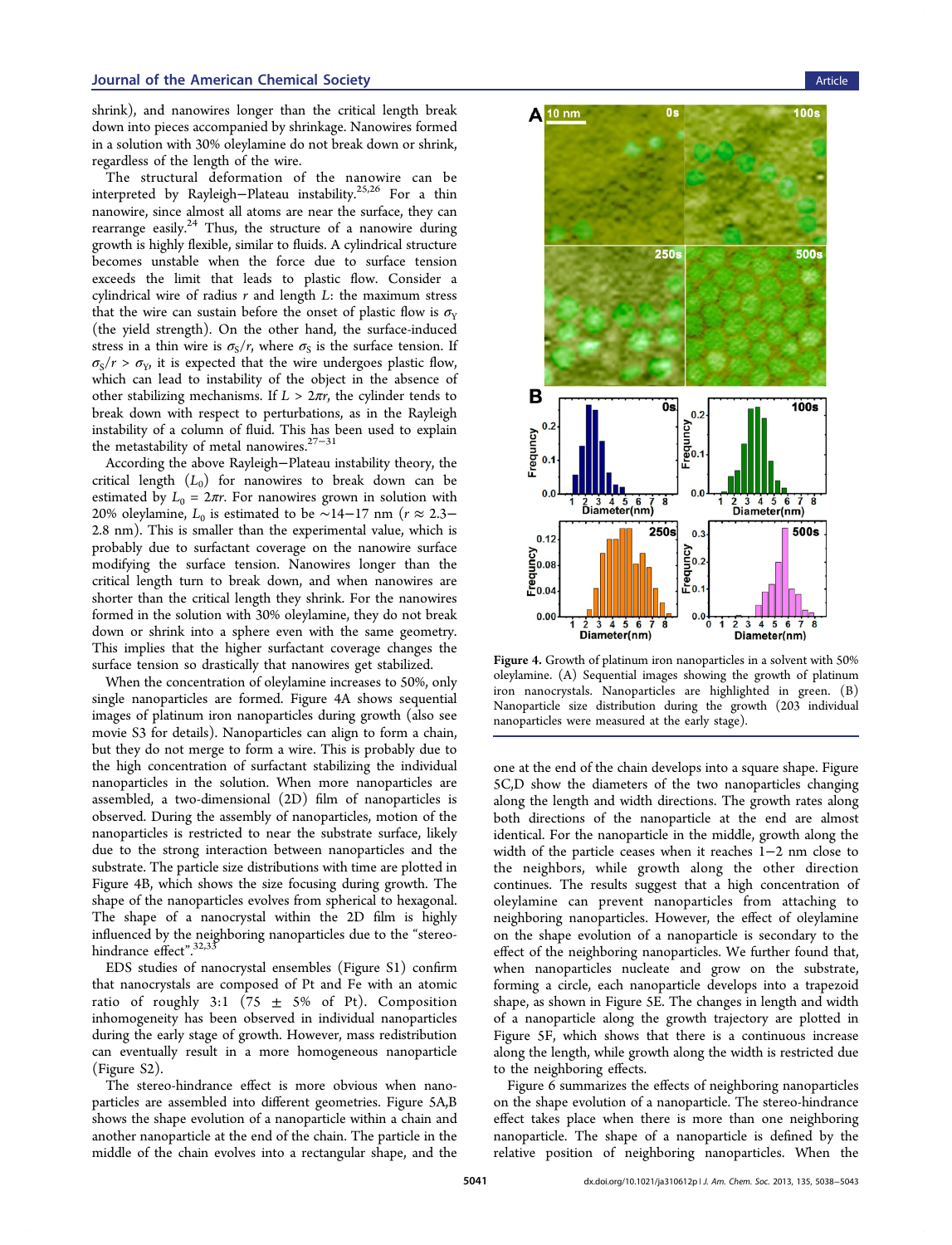<span id="page-4-0"></span>

Figure 5. Growth of platinum iron nanoparticles in solutions with 50% oleylamine. (A,B) Sequential images showing the growth of platinum iron nanocrystals. Two nanoparticles, (a) at the end and (b) in the middle of the chain, are highlighted. (C,D) Changes of length and width of the two nanoparticles in (A) and (B) as a function of time. (E) Sequential images showing the formation of platinum iron nanoparticles in a circle. (F) Changes in the length and width of the nanoparticle highlighted in (E) as a function of time.



Figure 6. Schematics showing the stereo-hindrance effects during growth.

nanoparticle and two neighbors are in a straight line, the nanoparticle develops into a rectangle shape. When the nanoparticle and two neighbors form a curve, the particle develops into a wedge shape. A hexagonal nanoparticle is achieved when there are six neighboring nanoparticles. It is noted that the stereo-hindrance effect happens only when the relative position of the nanoparticles does not change for a period of time. As shown in movie S3, although some nanoparticles are aligned into a chain, the shape of the nanoparticles evolves differently from those in a chain, since the chain rapidly falls apart (the relative position of the nanoparticles changes). This implies that stereo-hindrance

effects can be reduced if vigorous stirring of the growth solution is employed during synthesis. The benefits of stirring the growth solution during nanocrystal synthesis, however, often refer to achieving a more homogeneous concentration of nanoparticles without aggregation. For example, it has been discussed in previous studies that the stir speed affects the size and shape of the nanocrystals.[34](#page-5-0)−[36](#page-5-0)

# ■ CONCLUSIONS

With real-time observation of the growth trajectories of platinum iron nanoparticles using liquid environmental cell TEM, we have studied the shape evolution of nanocrystals with various oleylamine concentrations. Oleylamine can help to stabilize nanoparticles in a solvent. With a relatively low concentration of oleylamine (20%), after nanoparticles are attached end-to-end to form a nanowire, the nanowire can subsequently shrink into particles or breakdown into pieces. Large size distributions of the nanoparticles are observed. When the concentration of oleylamine increases to 30%, nanoparticles can still merge into a nanowire, but the nanowire is stable, with no breakdown or shrinkage. As the concentration of oleylamine increases to 50%, the individual nanoparticles are stable in solution, and merging between nanoparticles at the later stage can be avoided. In summary, oleylamine plays an important role in controlling the size and shape of the nanocrystals. However, we also found that the oleylamine (surfactant) effect on the shape evolution of a nanoparticle is secondary to the effect from the neighboring nanoparticles. We have directly observed for the first time that neighboring particles can strongly influence the nanocrystal shape evolution due to the stereo-hindrance effects. In situ observation of the dynamic growth process deepens our understanding of nanocrystal growth mechanisms and points the way for synthesis of nanomateials with desired properties.

# ■ ASSOCIATED CONTENT

#### **6** Supporting Information

EDS spectrum, HAADF images, and movies S1−S5. This material is available free of charge via the Internet at [http://](http://pubs.acs.org) [pubs.acs.org](http://pubs.acs.org).

### ■ AUTHOR INFORMATION

Corresponding Author [hmzheng@lbl.gov](mailto:hmzheng@lbl.gov) Notes

The authors declare no competing financial interest.

## ■ ACKNOWLEDGMENTS

We acknowledge the facility support of National Center for Electron Microscopy, Lawrence Berkeley National Laboratory (LBNL), which is funded by the U.S. Department of Energy under Contract No. DE-AC02-05CH11231. We thank the DOE Office of Science Early Career Research Program for funding support.

#### ■ REFERENCES

(1) Ahmadi, T. S.; Wang, Z. L.; Green, T. C.; Henglein, A.; ElSayed, M. A. Science 1996, 272, 1924.

- (2) Murray, C. B.; Kagan, C. R.; Bawendi, M. G. Annu. Rev. Mater. Sci. 2000, 30, 545.
- (3) Puntes, V. F.; Krishnan, K. M.; Alivisatos, A. P. Science 2001, 291, 2115.
- (4) Wang, Y.; Herron, N. J. Phys. Chem. 1991, 95, 525.